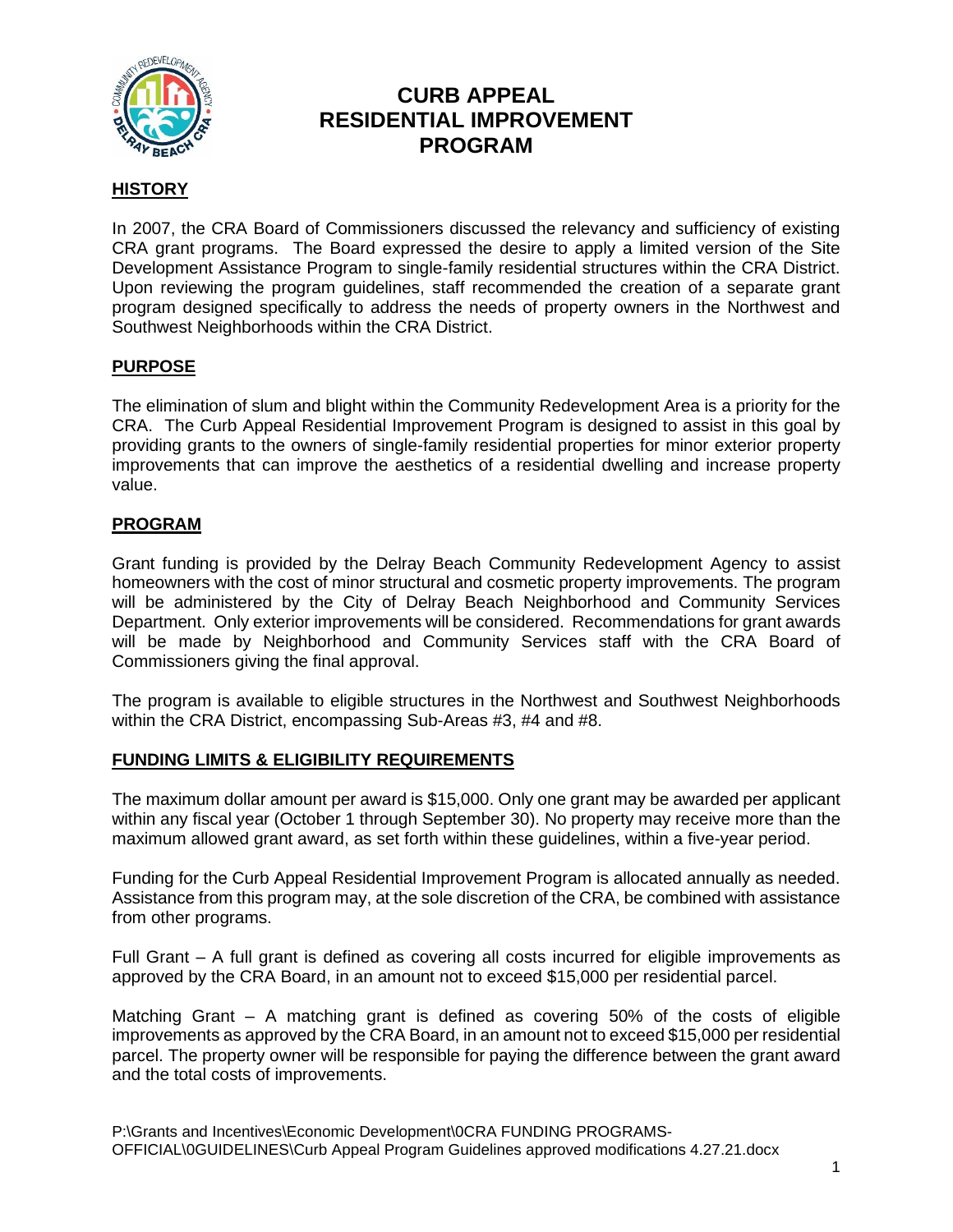

Eligibility requirements for a Full Grant are as follows:

- 1. Single family residential structures located within the NW and SW neighborhoods of the CRA district are eligible.
- 2. The structure must be owner-occupied, and a copy of the mortgage deed must be submitted with the grant application. Owner-occupants must reside in the dwelling for a minimum of one (1) year prior to applying for assistance.
- 3. Property owners must provide proper documentation to prove that property taxes and mortgage are in good standing.
- 4. Gross annual household income may be no higher than 140% of the area median income, as defined and published by the federal government. Written verification of income shall be required to document the applicant's eligibility.

Eligibility requirements for a Matching Grant are as follows:

- 1. Single family and duplex residential structures located within the NW and SW neighborhoods of the CRA district are eligible.
- 2. If occupied by a tenant, a valid annual lease must be in place and submitted with the grant application.
- 3. If owner-occupied, the gross annual household income must exceed 140% of the area median income, as defined and published by the federal government.
- 4. Property owners must provide proof of ownership and proper documentation to prove that property taxes and mortgage are in good standing.

Single-family residential structures located outside of CRA Sub-Areas #3, #4 and #8, multi-family residential properties consisting of three or more units, and non-residential properties shall be deemed automatically ineligible for funding under the Curb Appeal Residential Improvement Program. Single-family and duplex structures with mortgages and/or property taxes not in good standing shall also be deemed automatically ineligible.

#### **GRANT TERMS & CONDITIONS**

All funds provided by the CRA under the Curb Appeal Residential Improvement Program, full grants and matching grants, will be administered and monitored by the City of Delray Beach Neighborhood and Community Services Department staff.

Eligible Improvements – The Curb Appeal Program is designed to provide assistance to singlefamily residential units for exterior improvements. Eligible improvements consist of:

- Exterior painting
- Replacement of missing or rotten siding associated with exterior painting
- Pressure cleaning related to exterior painting
- Landscaping and irrigation for areas visible from the street
- Permanent driveway repairs/walkway
- Mailbox replacement
- Replacement of house numbers
- Roof repair or replacement <sup>\*</sup> (*Only for non-insured homeowners*)

P:\Grants and Incentives\Economic Development\0CRA FUNDING PROGRAMS-OFFICIAL\0GUIDELINES\Curb Appeal Program Guidelines approved modifications 4.27.21.docx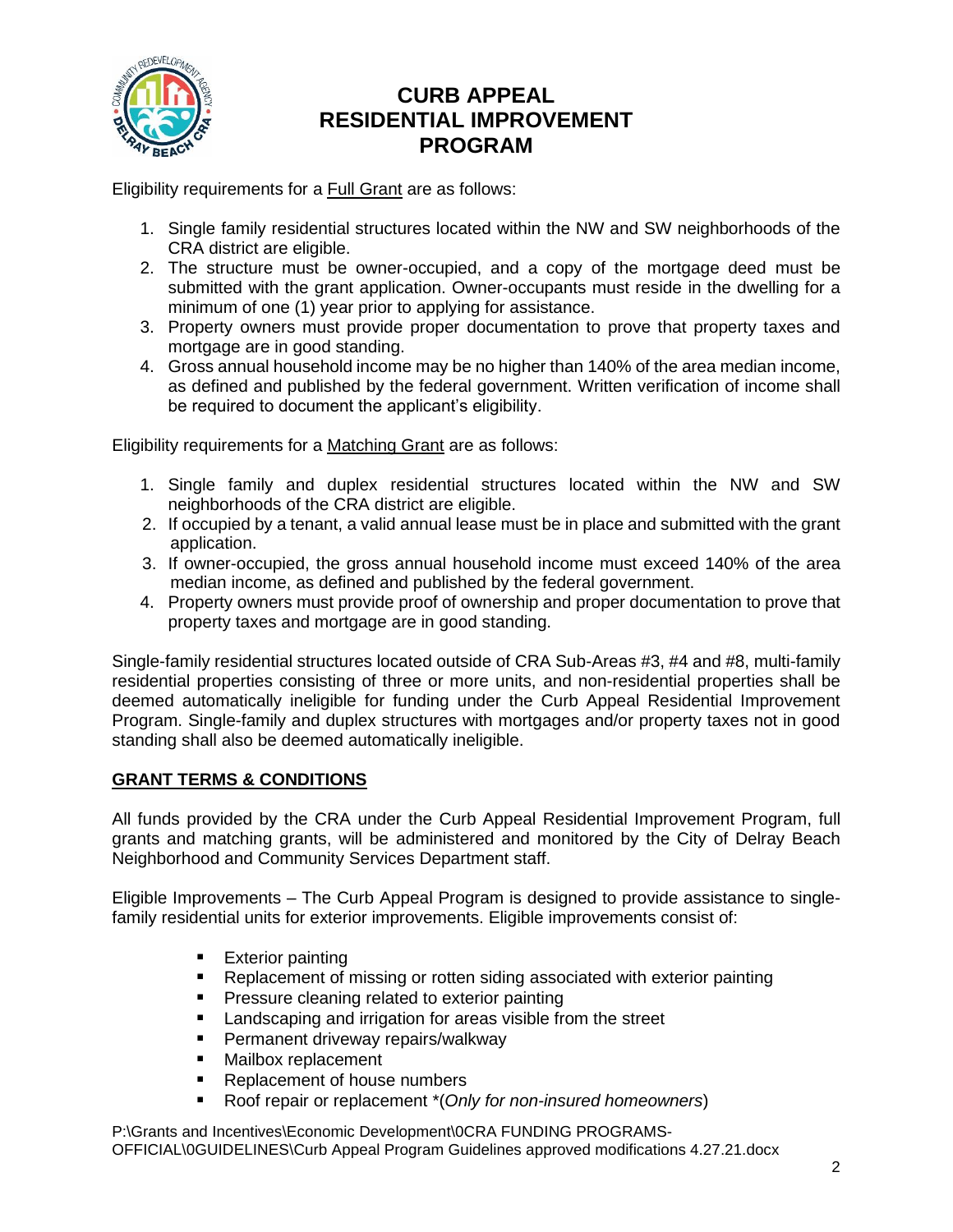

- Fence repair/replacement \*(Existing fences only)
- Exterior ramp (ADA accessibility/special needs)

\*Applicants requesting funding for roof repair or replacement must provide denial letter for insurance coverage. If the requested roof improvements are required in order to qualify for insurance coverage, a Curb Appeal grant may be approved to fund the required improvements, provided that the property owner provides proof that a policy has been purchased and will activate upon completion of roof repair or replacement project.

The Curb Appeal Residential Improvement Program benefits are contingent on funding availability, approval of the Grant Application by the CRA Board of Commissioners, and the approval and execution of the Grant Agreement by the City of Delray Beach and the property owner and are not to be construed as an entitlement or right of a property owner or applicant. Properties in the CRA areas are not eligible for CRA funded programs when such funding conflicts with the goals expressed in the Community Redevelopment Plan. The CRA reserves the right to deny any Curb Appeal Residential Improvement Program application if in its sole and absolute discretion it determines that the project will not further the goals and objectives established for the improvement of the CRA District.

#### **PROCEDURES FOR IMPLEMENTATION**

- 1. *Inspection and Work Specifications* After an applicant is determined to be eligible for the Curb Appeal Program, City staff persons will inspect the dwelling and the surrounding property to determine the work needed based upon the eligible improvements as listed above. Staff will then proceed with a detailed work write-up, which will outline the nature of the improvements needed.
- 2. *Review of Work Write-Up with Homeowner* Following the preparation of the work writeup, staff will confer with the homeowner regarding the nature of the proposed work and determine what tasks can be completed by the homeowner, by volunteers, or a contractor. The homeowner must approve the final work write-up. Any issues relating to work which are not resolved in conference may be referred to the Director of Neighborhood and Community Services.
- 3. *Approval of Funding Request –* Once the work write-up has been finalized and cost estimates have been secured for the proposed improvements, City staff will present the work write-up and funding request to the CRA Board of Commissioners for approval. CRA board approval must be granted before any work can begin. A contingency of up to 10% of the estimated repair costs may be included in the grant, provided that the total does not exceed the maximum grant amount.
- 4. *Contracted Work* Subsequent to the CRA Board's approval of funding, City staff will select a contractor in accordance with the City's Purchasing Policies and Procedures. Participating contractors shall be certified and licensed according to the area of needed repair. Minority contractors shall be encouraged and solicited for participation in this program.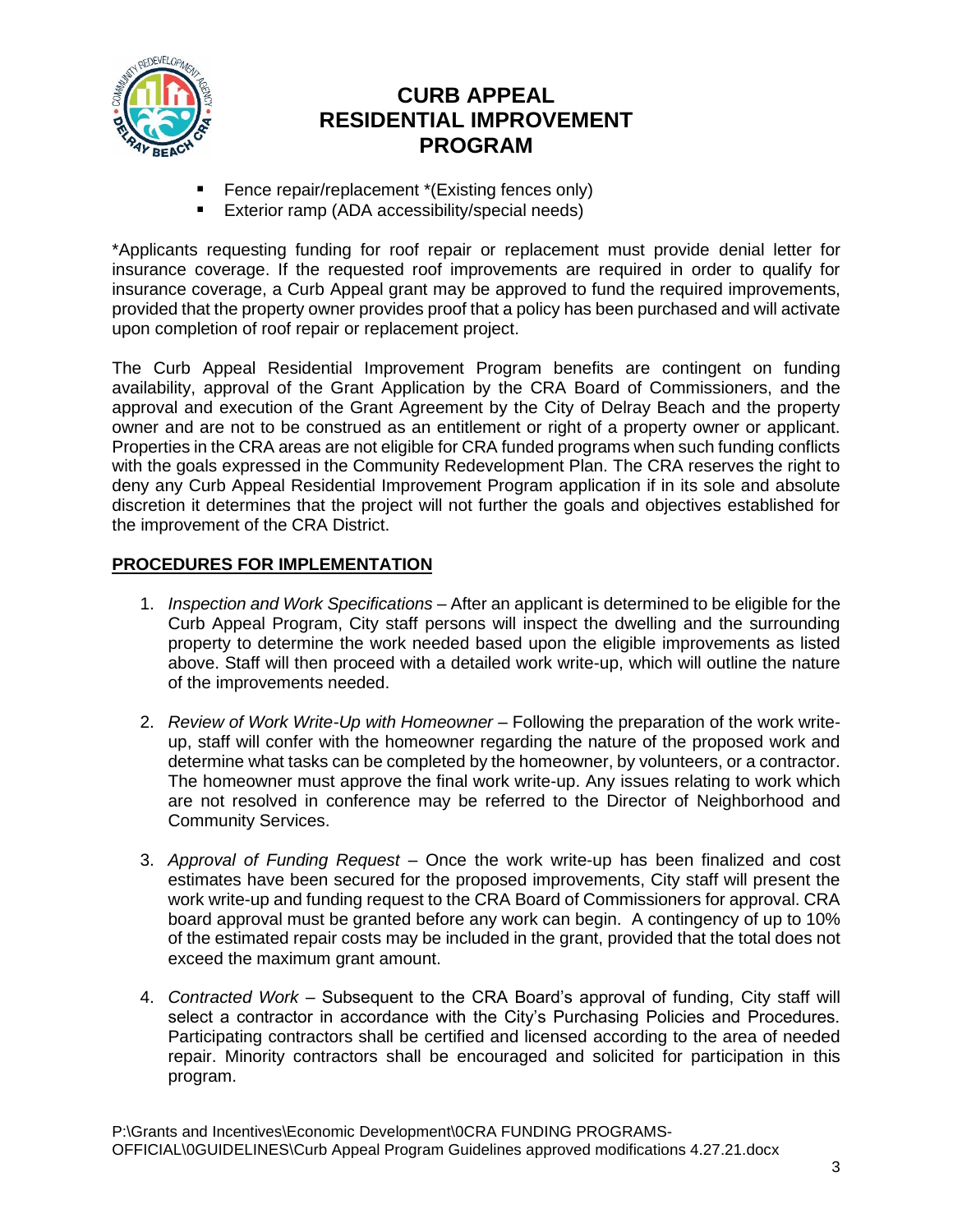

- 5. *Contracts* Contracts shall be between the Homeowner and the contractor with the City serving as agent for the owner. Periodic inspections shall be made by the City's Community Development Rehab Specialist and must be in compliance with the Building specifications and the City's Building Code.
- 6. *Change Orders* Changes in work that may become necessary during a repair job will be negotiated by the City Rehab Staff person(s) and approved in accordance with City purchasing policies, with final approval granted by the CRA. The CRA Executive Director may approve change orders up to the approved amount of the grant, including the contingency. If the changes exceed the grant amount, additional funding must by approved by the CRA Board. Owners shall be consulted concerning proposed change orders. The contractor shall make no changes in the work nor seek payment for changed or additional work without prior issuance of a written change order.
- 7. *Payments* All contract payments shall be made by the City directly to the contractor. Following the completion of the work, the Contractor will be paid in accordance with the terms specified. Upon completion of the work, an inspection will be performed by the City's Rehab Specialist and the City's Building Department to ensure that all work completed complies with the contract and building code. Upon receipt of final payment, the contractor shall provide the applicable releases of liens and warranty documents for each invoice submitted. Following the receipt of the required documents and final approval of work, the Neighborhood Housing Specialist will authorize payment. Homeowners receiving matching grants will be required to pay 50% of the cost of improvements, including any approved contingency, due to the City upon execution of the service contract. Homeowner payments will be placed in individual escrow accounts and then released to the contractor upon final payment. Any unused funds and interest accrued after final payment is made will be returned to the homeowner.